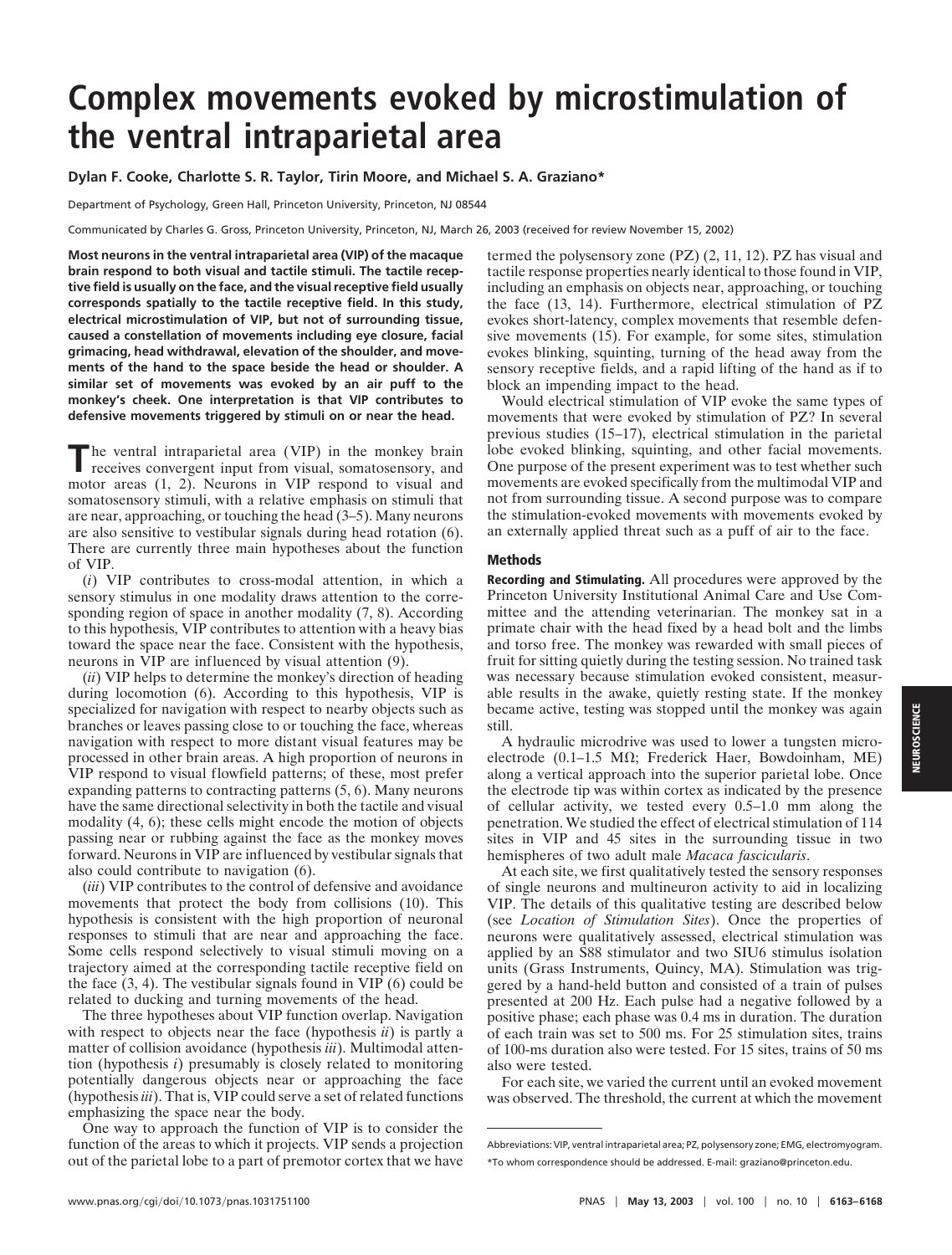was evoked 50% of the time, was determined by two observers. These threshold measurements thus were approximate but allowed us to set the current to an appropriate level for quantitative testing. The average threshold measured in this fashion for sites in VIP was 89.6  $\mu$ A, with a SD of 75.3  $\mu$ A and a range of 9–150  $\mu$ A. These thresholds match previous reports for movements evoked from the parietal lobe (16, 17). In some cases, to confirm that stimulation of a site did not evoke any movement, the stimulating current was increased to 300  $\mu$ A.

Three lines of evidence suggest that the electrical stimulation did not damage the brain. (*i*) The evoked movements remained undiminished after hundreds of stimulation trials. (*ii*) Immediately after stimulating, we still could record from single neurons through the same electrode at the same location, the neurons showed no abnormalities in their spike trains, and the neurons were still responsive. (*iii*) On histology, the tissue in monkey 1 showed no sign of electrolytic damage at the sites of stimulation. The monkey was perfused 5 days after the last of the daily stimulation experiments; thus, any electrolytic damage should have been marked by gliosis.

**Data Acquisition.** Once qualitative testing and threshold testing were complete, we set the stimulation current to a level above threshold, usually 100 or 150  $\mu$ A, and measured the evoked movement. The movements were measured in two ways: by videotape and by electromyogram (EMG).

**Video Analysis.** The movements were recorded on videotape at 30 frames per s. A TTL (transistor–transistor logic) output from the Grass stimulator, indicating the time of onset of each stimulation pulse, was fed into the audio track of the video recorder to synchronize the images with the time of stimulation. Thus, the start of the stimulation train could be determined to the nearest video frame. Videotapes were analyzed off-line frame-by-frame to determine the type of movement evoked. Stimulation-evoked movements could be distinguished readily from spontaneous movements because the stimulation-evoked movements occurred in a consistent fashion on every trial with a consistent latency.

**EMG Analysis.** To study further the latency and reliability of stimulation-evoked movements, we measured EMG activity for 15 sites. The EMG activity was measured in the orbicularis muscle, the nasolabialis muscle, and the trapezius muscle (Fig. 4*a*).

Fine, insulated, stainless-steel wires were threaded into a 22-gauge syringe needle and inserted into the muscle. The wires had an exposed tip of 1–2 mm. Three wires were inserted and spaced  $\approx$  5 mm apart to provide input to a differential amplifier and its ground (single neuron amplifier, model 1800; A-M Systems, Everett, WA). The amplifier filters were set with a low cutoff at 300 Hz and a high cutoff at 1,000 Hz. Placement of the wires was confirmed by using electrical stimulation to cause a visible contraction of the target muscles. It also was confirmed by observing EMG during spontaneous movements such as blinking to an air puff on the face (orbicularis muscle), lifting of the lip during eating (nasolabialis muscle), and lifting of the shoulder during spontaneous arm movements (trapezius muscle). In all cases, EMG activity increased during the expected movement and not during other movements. To measure EMG activity during a stimulation train delivered to the brain, the time of each stimulation pulse was measured and the EMG signal was sampled once within each 5-ms interpulse interval. We confirmed that with this method the EMG signal could be measured without interference of artifact from the electrical stimulation. EMG thus was measured once every 5 ms, or at 200 Hz. It then was rectified. Traces shown have been integrated into 10-ms bins. Latency was calculated by determining the first EMG mea-



**Fig. 1.** Location of stimulation sites in monkey 1. (*Upper*) Brain of monkey 1 traced from photo. Black area indicates approximate location of studied cortex extending from intraparietal sulcus (IP) to central sulcus (CE). (*Lower*) A parasagittal section through the studied cortex. Location of VIP, as determined by physiological properties, is gray (see *Methods*). Striped areas indicate studied cortex on the anterior bank of IP and on the cortical surface anterior to IP, and stippled areas indicate studied cortex on posterior bank of IP. Thick lines in the section indicate electrode tracks, distinguishable as streaks of gliotic cells in the cresyl violet stain.

surement after the start of stimulation for which the signal was .2 SD above the baseline. In some cases, the monkey made a spontaneous movement that happened to occur just before the start of stimulation, thus complicating the assessment of latency. To reduce this source of noise, we divided the trials into two equal categories: those with high variance in the 200 ms before stimulation and those with low variance within the same prestimulation time period. Trials with low prestimulation variance corresponded to trials in which the muscle was not active before stimulation. These low-variance trials were used to calculate the latency of the EMG activity and to create the mean plots shown in Fig. 4*c*. Typically, each site was tested with 20 trials; thus, latency was determined by using the 10 trials that had the lowest prestimulation variance. When all trials were used to calculate latency, similar results were obtained but with greater variability.

**Location of Stimulation Sites.** The brain of monkey 1 was sectioned parasagittally at 50  $\mu$ m on a freezing Microtome and stained with cresyl violet. The location of the studied cortex is shown in Fig. 1. We believe that the studied area in monkey 2 was similar on the basis of reconstructed patterns of cellular activity and silence as the electrode passed through cortex and white matter and on the basis of patterns of response properties as described below. As shown in Fig. 1, we studied a strip of cortex  $\approx$  3 mm wide, extending from the intraparietal sulcus at its posterior end to the central sulcus at its anterior end. This strip was located  $\approx$  10 mm lateral to the midline of the brain, intersecting the intraparietal sulcus at a point at which VIP was estimated to be located on the basis of previous literature (1–3). Because only a strip of cortex was studied, the entire medial-to-lateral extent of VIP was not investigated; rather, we studied a cross section of VIP. It is therefore possible that the properties reported here within VIP are representative of only one part of this area.

To distinguish VIP from neighboring cortical areas, we tested each site qualitatively by monitoring single neurons and multineuron activity on an oscilloscope and over a loudspeaker during tactile and visual stimulation. Tactile stimuli included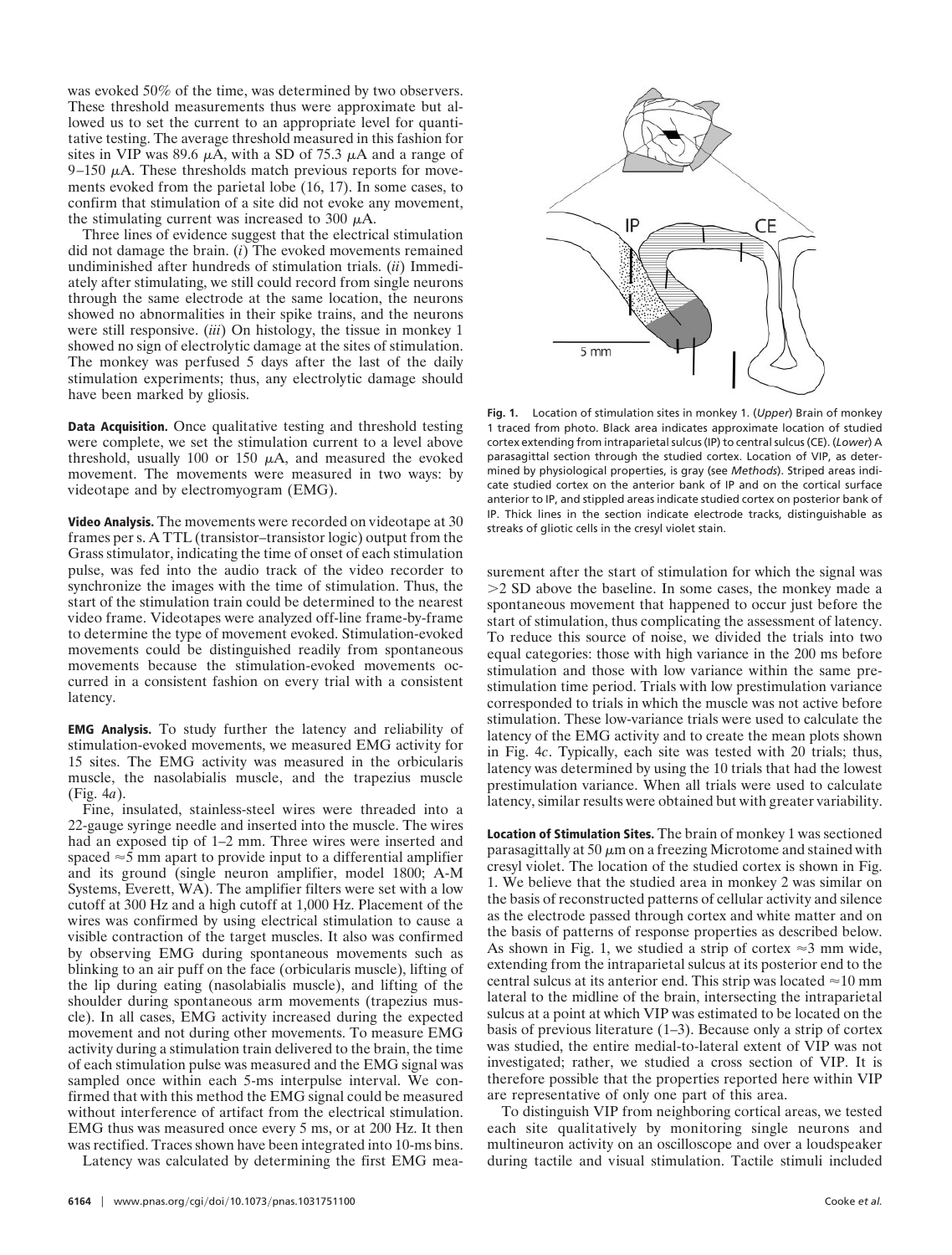

**Fig. 2.** An example of facial movement evoked by microstimulation of VIP. Shown are images of monkey 1 captured from video (30 frames per s). Numbers beneath each frame indicate time in milliseconds relative to stimulation onset. By frame 3, the monkey's left eye (contralateral to stimulation) began to close and the left upper lip began to lift, exposing the teeth. By frame 4, the lifting of the skin on the left snout was more pronounced, deforming the left nostril. The left eye was closed, the right eye was partially closed, and the left brow was lowered. Stimulation of this site also caused the ear to pull back and down and the left arm to move to the left.

stroking of the skin with cotton swabs and passive manipulation of the joints. Visual stimuli consisted of a 3-cm-diameter ball mounted on the end of a wand, moved by hand in the space in front of the monkey. Different directions of movement, including movement in the frontoparallel plane and movement toward or away from the face, were tested. Also, different distances from the face, ranging from 5 cm to 1 m, were tested. Responses to visual stimuli and to tactile stimuli were distinguished from each other by presenting stimuli in the dark or with the monkey's eyes covered.

Most sites on the floor of the intraparietal sulcus, in presumed VIP, responded to visual stimuli (74%, 81 of 109 tested). In addition to the visual responses, most sites in presumed VIP responded to tactile stimuli  $(96\%, 109/114)$ . The tactile receptive fields usually included the face  $(90\%, 98/109)$  and also sometimes included the trunk  $(23\%, 25/109)$  or the arms  $(23\%,$  $25/109$ ). These properties, namely,  $(i)$  a high proportion of visual responsiveness, (*ii*) a high proportion of tactile responsiveness on the face, and (*iii*) location on the floor of the intraparietal sulcus, match the known properties of VIP and of no other area. In addition, we tested a sample of 15 sites in presumed VIP for directional preference. At all 15 sites, both the tactile and visual responses were directionally selective and the two directional preferences matched. For example, neurons at one site responded best to a tactile probe moving across the facial skin from left to right. When the eyes were uncovered, the neurons at the same site responded best to visual stimuli near the face moving from left to right. This match in tactile and visual directional preference is a distinguishing property of VIP.

The response properties that we observed in the floor of the intraparietal sulcus were different from the properties that we found in nearby cortical regions. Of 30 sites studied in the medial bank of the intraparietal sulcus and the cortical surface anterior to the sulcus, only 3 responded to visual stimuli, whereas 27 responded to tactile stimuli. Of 10 sites studied in the posterior bank of the sulcus, none responded to tactile stimuli, whereas 8 responded to visual stimuli. The sites outside of VIP may have been in the medial intraparietal area, the parietal reach region, area 5, area 2, and the lateral intraparietal area. Rather than attempt to assign the sites to specific areas with insufficient information, we refer to them collectively as ''non-VIP'' sites. The non-VIP sites also included five sites in the white matter 2–3 mm anterior and ventral to VIP.

## **Results**

**Video Analysis.** Four kinds of movements were commonly evoked by stimulation of sites within VIP. One was a squint or blink (evoked from 77% of VIP sites; 0% of non-VIP sites). Fig. 2 shows an example. When this site in the right hemisphere was stimulated, the left eye closed. The closure of the eye began within two video frames of stimulation onset. The latency of the observed movement thus was between 33 and 67 ms. A similar frame-by-frame analysis was performed on each of the 25 trials, and, in every case, the movement occurred between the first and second video frame after stimulation; thus, the latency was always 33–67 ms. This consistency indicates that the movement indeed was evoked by stimulation and was not a spontaneous movement that sometimes occurred around the time of stimulation. (The latency as measured by EMG is described below.) The evoked movement ended within a similar short latency (33–67 ms) after the stimulation train ended and the monkey returned to a quietly resting state with no sign of distress or agitation.

A second commonly evoked movement was a contraction of the facial musculature causing the upper lip to lift and the skin on the snout to wrinkle upward toward the eye (81% of VIP sites; 2% of non-VIP sites). Fig. 2 shows an example. The movement occurred between the first and second video frame after stimulation onset on each of the 25 stimulation trials; thus, the latency was between 33 and 67 ms.

Third, stimulation evoked movements of the ear in which the pinna flattened back against the side of the head and rotated downward (77% of VIP sites; 9% of non-VIP sites). Fig. 3*a* shows an example. Stimulation at this site in the right hemisphere caused movement of the left pinna on every trial  $(n = 20)$  with a latency between 33 and 67 ms. During downward rotation, the pinna developed an accordion-like fold.

Fourth, stimulation evoked a shoulder shrug (70% of VIP sites; 7% of non-VIP sites). Fig. 3*b* shows an example in which stimulation in the right hemisphere caused an elevation of the left shoulder. This shoulder movement occurred on every trial  $(n = 30)$  with a latency between 67 and 100 ms. The shoulder shrugs sometimes were accompanied by a lateral movement of the arm, illustrated in Fig. 3*c*. Stimulation at this site in the right hemisphere caused the left shoulder to shrug and the left arm to move to the left. The movement of the hand was approximately normal to the video angle; thus, the speed of hand movement could be estimated by measuring the distance between hand positions on successive video frames. For this site, the hand moved at a peak speed of 68.6 cm/s. For the 11 sites at which the peak hand speed was measured in this fashion, the mean was 82.5  $cm/s (SD = 24)$ .

We studied 114 sites in VIP. From 109 of them (96%), at least one of four movement types was evoked. From 63 sites (55%), all four movement types were evoked. For 91 of 109 sites at which a movement was evoked, the movement was observed exclusively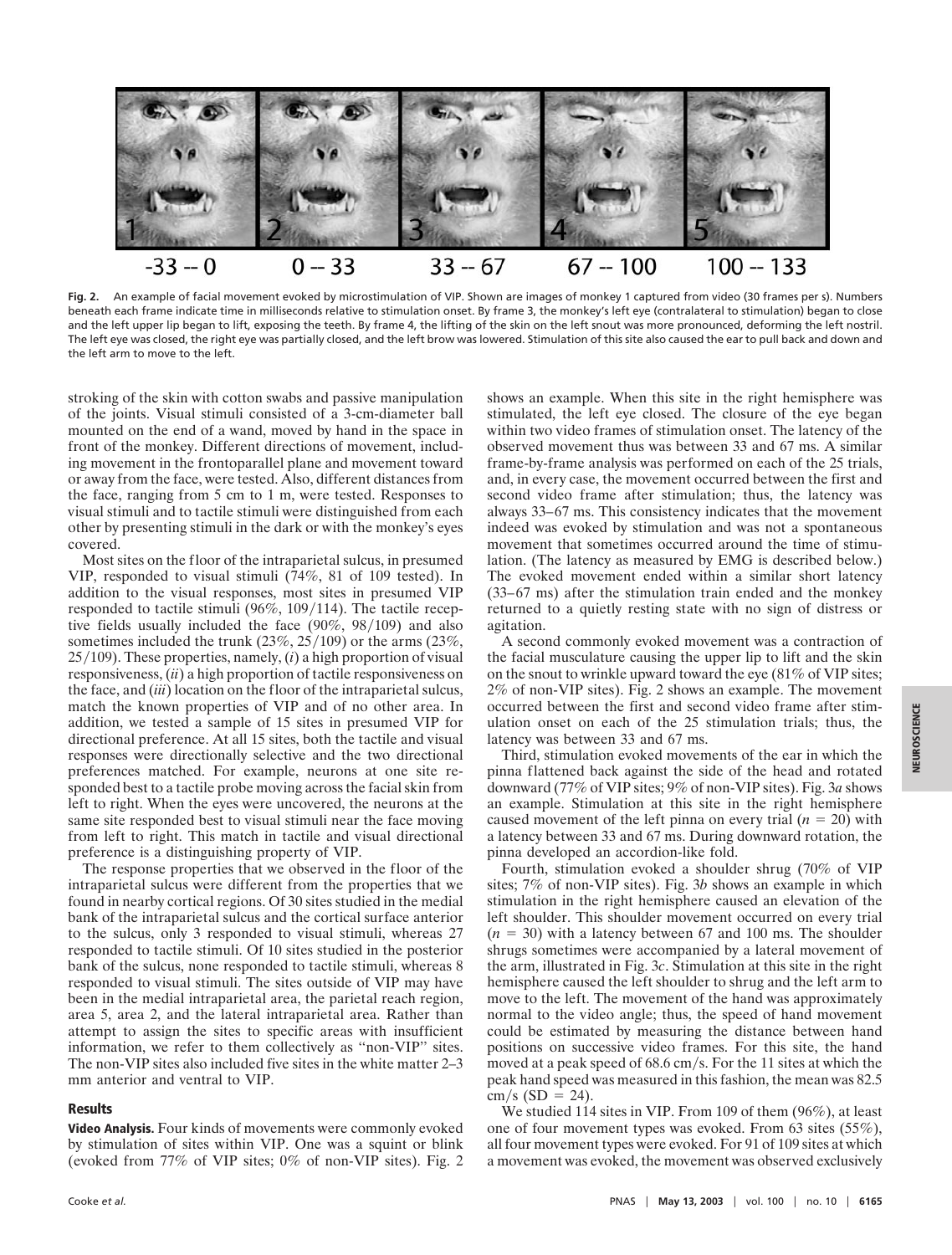

**Fig. 3.** Components of stimulation-evoked movements illustrated for three typical sites from VIP in the right hemisphere of monkey 2. At all three sites, stimulation caused the left eye to squint, the left lip and facial skin to lift, and the left ear to flatten against the head and rotate downward. (*a*) Stimulationevoked ear movement traced from two video frames: one frame (gray ear) before stimulation and one frame (black ear) during stimulation at time of maximum ear displacement (300–333 ms after stimulation onset). Movement included ear pulling back against the head, rotating down, and partially folding. (*b*) Stimulation-evoked shoulder shrug traced from seven consecutive video frames. Shown is the back view of monkey's head, shoulders, and collar (dark gray). Tracing of the left shoulder in frame 1 at stimulation onset is shown as a gray line. On subsequent frames, the monkey's left shoulder shrugged upward (arrow) to a maximum displacement at frame 7, shown as a black line. Line segments near the arrow show the position of the shoulder on successive frames between 1 and 7. At frame 2, the shoulder had not begun to move. (*c*) Stimulation at this site caused the left arm to move to the left. The six dotted lines show the frame-by-frame position of the hand for six different stimulation trials. The start point of each trajectory was near the midline of the monkey, and the endpoint was to the monkey's left.

on the left side of the body, contralateral to the stimulating electrode. For 18 sites, movement was observed on both sides of the body. At no site was movement evoked exclusively on the ipsilateral side. The average latency of the observed movement was between one and two video frames, or between 33 and 67 ms.

All sites were tested with 500-ms stimulation trains; 25 sites also were tested with 100-ms trains. For all 25 sites, the same movement components were evoked with 100- as with 500-ms trains. The evoked movement began with a latency between 33 and 67 ms after stimulation onset and stopped at a similar latency after stimulation offset. The only observed difference on videotape between long and short stimulation trains was the duration of the evoked behavior.

Movements that did not match the four types described above were evoked from 15 sites in VIP (13%). These other movements included twitches of the contralateral hand and fingers (six sites); movements of the contralateral forearm including supination, pronation, and rotation at the elbow (five sites); movements of the lips and chin (two sites); and movements of the torso (six sites). For 10 of these 15 sites, stimulation also evoked one of four main movement types described above.

In addition to the tests described above, eight sites in VIP were tested while the monkey's head was released from the head holder. For four of these sites, stimulation caused a head movement. In all four cases, the movement involved a retraction of the head from the contralateral side of space. For example, on stimulation of one site in the right hemisphere, the left eye squinted; the left upper lip lifted and the skin on the left side of the snout wrinkled; the left ear pulled down and back against the head; the left arm moved to the left side of the body; and, when the head holder was released, stimulation also caused the head to pull back and toward the right.

A difference was observed between sites within VIP and sites outside of VIP. As shown in Table 1, the four types of movement were almost never evoked from regions of cortex outside of VIP. Sites that had a tactile response on the face and limbs were common outside of VIP ( $60\%$  of sites); stimulation of these sites sometimes evoked movements of the fingers, wrist, and forearm, but not the four movement types typically evoked from VIP. The sites outside of VIP included five within the white matter anterior and ventral to VIP. Movements were not evoked from these white matter sites. At sites where no movement was obtained, stimulation currents as high as  $300 \mu A$  were used to confirm the absence of effect. That is, stimulation of VIP almost always evoked a specific cluster of movements, whereas even high current stimulation of surrounding tissue outside of VIP almost never evoked the same movements. These results indicate that the stimulation-evoked movements were the result of activation of VIP and its connected structures, not the result of passive current spread to surrounding white matter or neighboring cortical areas.

**EMG Analysis.** To study further the latency and repeatability of the stimulation-evoked movements, we measured EMG activity from the orbicularis, nasolabialis, and trapezius muscles for 15

| Area       | Movement type          | No. of sites, % |          |          |
|------------|------------------------|-----------------|----------|----------|
|            |                        | Monkey 1        | Monkey 2 | Combined |
| <b>VIP</b> | Total                  | 69              | 45       | 114      |
|            | Squint/blink           | 53 (77%)        | 35 (78%) | 88 (77%) |
|            | <b>Facial movement</b> | 56 (81%)        | 36 (80%) | 92 (81%) |
|            | Ear movement           | 54 (78%)        | 34 (76%) | 88 (77%) |
|            | Shrug/arm              | 48 (70%)        | 32 (71%) | 80 (70%) |
| Non-VIP    | Total                  | 16              | 29       | 45       |
|            | Squint/blink           | $0(0\%)$        | $0(0\%)$ | $0(0\%)$ |
|            | <b>Facial movement</b> | $0(0\%)$        | 1(4%)    | $1(2\%)$ |
|            | Ear movement           | 3(19%)          | 1(4%)    | 4 (9%)   |
|            | Shrug/arm              | 2(13%)          | 1(4%)    | 3(7%)    |

**Table 1. Proportion of sites from which the different movement types were evoked**

Squint/blink, movements related to musculature surrounding eye; facial movement, contraction of facial muscles that results in facial skin and upper lip lifting; ear movement, pinna pulling back against the head, rotating down, or folding; and shrug/arm, a fast shoulder shrug or a movement of the arm thrusting the hand to lateral space. These defensive-like movements were significantly more commonly evoked from area VIP than from surrounding areas ( $\chi^2$  = 267.61, *P* < 0.0001).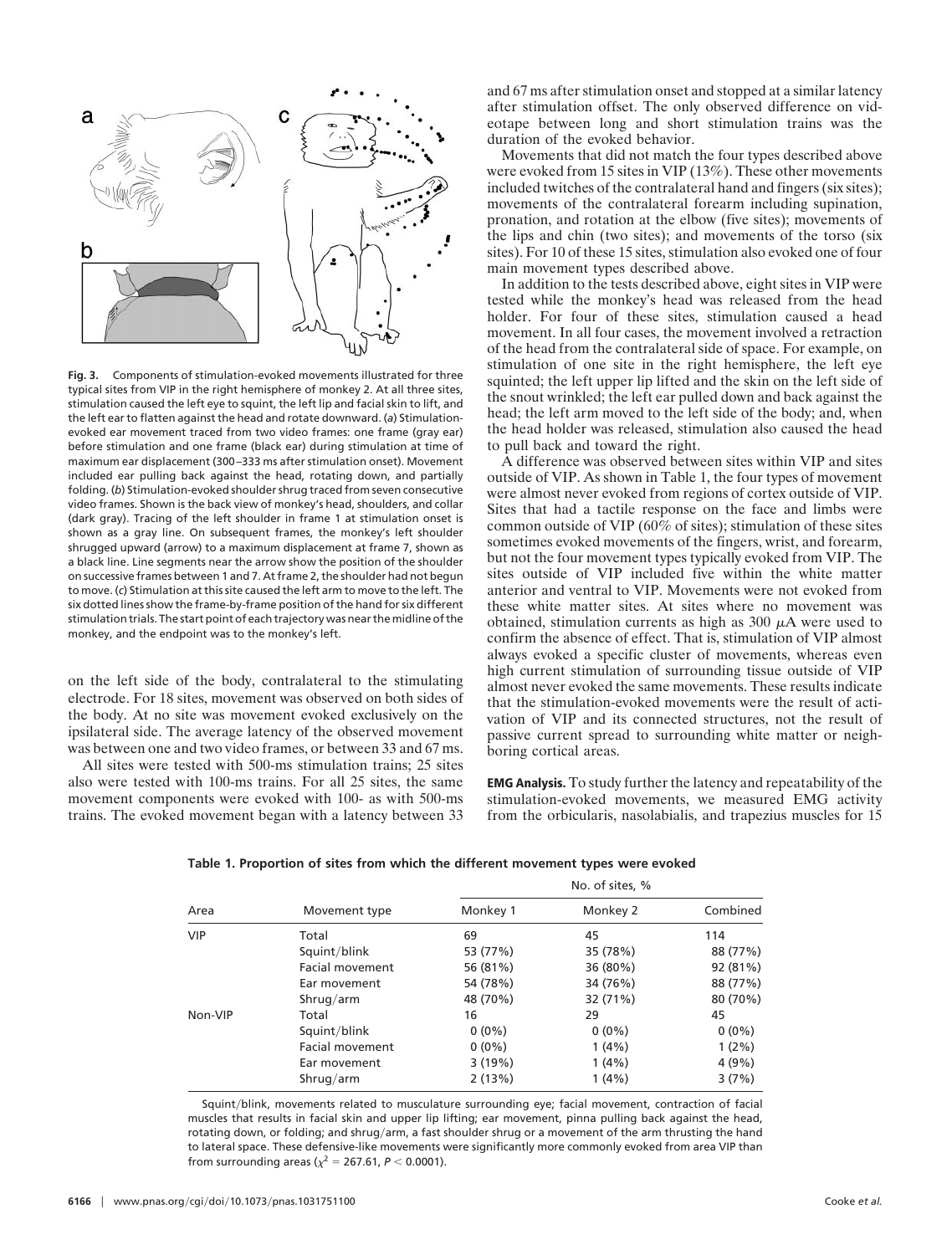

**Fig. 4.** Stimulation-evoked EMG activity. (*a*) Activity evoked at one example site. Shown are EMG from orbicularis oculi muscle causing squint, EMG from nasolabialis muscle causing lifting of upper lip and facial skin, and EMG from trapezius muscle causing shoulder shrug. Dark lines, EMG from muscles on left side of body (contralateral to stimulation); gray lines, EMG from muscles on right side of body. Each EMG trace is the mean of 15 trials. Horizontal line, stimulation period. The *y* axis is in arbitrary units. Monkey drawing is adapted from ref. 18. (*b*) Consistency of EMG response across trials for one example site. Stimulation-evoked EMG activity from trapezius muscle on 19 consecutive trials is shown. Gray rectangle, stimulation period. (*c*) Mean EMG activity of 15 stimulation sites in VIP, tested with three stimulation durations; 500-, 100-, and 50-ms stimulation trains were tested in noninterleaved blocks for each site. (*d*) Mean EMG activity (15 trials) caused by air puff to the right side of the face. Dark line, EMG from muscle on right side; gray line, EMG from muscle on left side. Air puff, 500 ms in duration.

sites. These muscles were selected because they participate in squinting and blinking (orbicularis muscle), lifting of the upper lip (nasolabialis muscle), and shoulder shrugging (trapezius muscle). Fig. 4*a* shows the results for one site. During stimulation of this site, the orbicularis muscle was active on the left side but not the right, corresponding to the closure of the left eye. The latency of this EMG activity was  $18.7 \text{ ms (SD} = 8.3 \text{ ms})$ . The nasolabialis muscle was active on the left but not the right, corresponding to the lifting of the left upper lip. The latency of this EMG activity was  $30.7 \text{ ms (SD} = 15.8 \text{ ms})$ . The trapezius muscle was active bilaterally, with a greater EMG activity on the left than on the right, matching the observed shoulder shrug that was bilateral and largest on the left. The latency of activity of the left trapezius was  $24.7 \text{ ms (SD} = 10.6 \text{ ms}).$ 

Fig. 4*b* shows trial-by-trial EMG traces from the trapezius muscle for another example site. Between trials, the monkey was sitting in a quiet state; thus, the muscle was relaxed before the stimulation began. The stimulation train evoked a consistent increase in muscle activity with a mean latency of  $25.3 \text{ ms}$  (SD = 9.1 ms). At the offset of the stimulation train, the muscle activity dropped back to baseline and the monkey returned to a quiet, resting state.

For the 15 sites studied in this fashion, the average latency for the orbicularis muscle was  $35.3 \text{ ms}$  (SD = 16.9 ms, range of 10–60 ms). The average latency for the nasolabialis muscle was  $36.3 \text{ ms}$  (SD = 13.0 ms, range of 20–60 ms). The average latency for the trapezius muscle was  $35.5$  ms (SD = 8.2 ms, range of 30–50 ms, with one outlier at 220 ms).

Previous studies of cortical microstimulation sometimes used stimulation trains shorter than 500 ms. To ensure that the effects we observed were not solely the result of using long stimulation trains, we studied the effect of the duration of the stimulation train by using three different durations (50, 100, and 500 ms) in noninterleaved blocks. Changing the duration of the stimulation train did not qualitatively change the evoked muscle activity; instead, the major effect was to change the time over which the movement occurred. Fig. 4*c* shows the mean result for 15 sites for the three muscles studied. A short latency increase in EMG activity was obtained for 50-, 100-, and 500-ms stimulation trains. The activity dropped back to baseline within a short latency after stimulation offset. For some sites, the eye blinked a second time after the initial stimulation-evoked movement. This second rise in activity can be seen in the traces for the orbicularis for 100 and 50-ms stimulation.

**Movements Evoked by Air Puff to the Face.** We studied the movements evoked by a controlled, focused stream of air aimed at the side of the monkey's face. The air stream was delivered at 15 psi  $(1 \text{ psi} = 6.89 \text{ kPa})$  from a nozzle 3 cm from the right cheek. The stimulus duration was 500 ms. The stimulus was delivered once every 10 s.

We analyzed the video record for 67 trials. Five kinds of